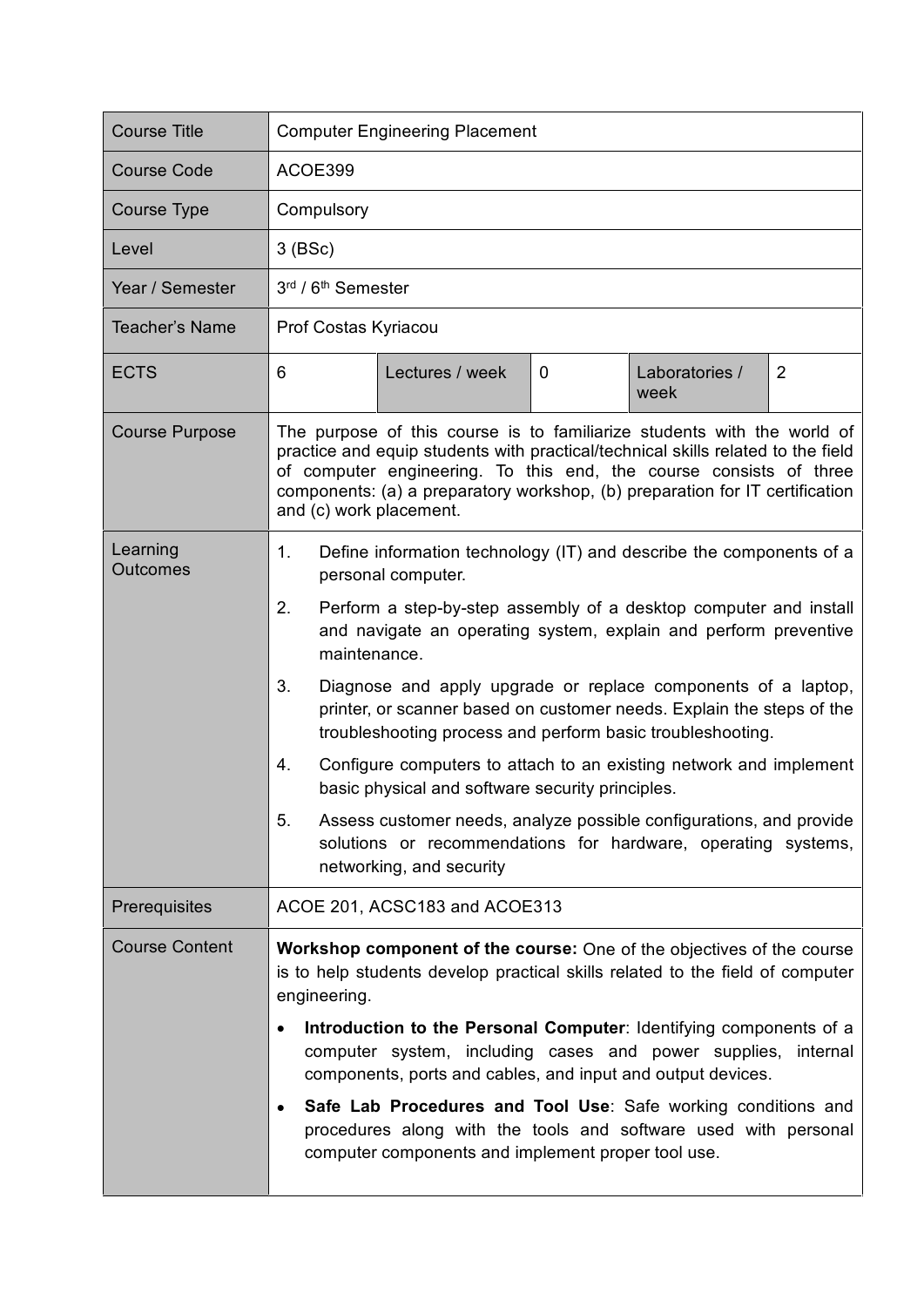|                         | <b>Computer Assembly:</b> Open the computer case, install the power<br>$\bullet$<br>supply, attach the components to the motherboard, and install the<br>motherboard, internal drives, drives in external bays, and adapter<br>cards. Connect all internal cables, reattach the side panels, and<br>connect external cables to the computer and boot the computer for the<br>first time. |
|-------------------------|------------------------------------------------------------------------------------------------------------------------------------------------------------------------------------------------------------------------------------------------------------------------------------------------------------------------------------------------------------------------------------------|
|                         | Basics of Preventive Maintenance and Troubleshooting: Explain the<br>٠<br>purpose of preventive maintenance and helps you identify the elements<br>of the troubleshooting process.                                                                                                                                                                                                       |
|                         | <b>Fundamental Operating Systems:</b> Covering the fundamentals,<br>٠<br>properties and characteristics of operating systems. Install an operating<br>system, navigate a GUI, apply common preventive maintenance<br>techniques, and troubleshoot. Understand and implement dual boot<br>systems and multiple operating systems with virtualization.                                     |
|                         | Fundamental Laptops and Portable Devices: Identify external laptop<br>٠<br>components, comparing<br>and<br>contrasting<br>desktop<br>and<br>laptop<br>components and maintenance.                                                                                                                                                                                                        |
|                         | <b>Fundamental Printers and Scanners:</b> In this chapter you learn the<br>$\bullet$<br>types of printers and scanners currently available and how to install and<br>configure them. You also learn how to apply common preventive<br>maintenance techniques and troubleshoot.                                                                                                           |
|                         | <b>Fundamental Networks:</b> The principles of networking are explained<br>$\bullet$<br>and the different types of networks, basic networking concepts and<br>technologies, and the physical components of a network. Understand<br>the OSI, TCP/IP and LAN topologies and architectures and can identify<br>standards organizations and Ethernet standards.                             |
|                         | Fundamental Security: You'll learn why security is so important in this<br>$\bullet$<br>chapter, which describes security threats and identifies security<br>procedures, and learn common preventive maintenance techniques for<br>security.                                                                                                                                             |
|                         | <b>Communication Skills: Developing PC technician and good</b><br>$\bullet$<br>communication skills. Ethics and legal aspects of working with<br>computer technology. Modern call-centre environment and technician<br>responsibilities.                                                                                                                                                 |
| Teaching<br>Methodology | During the Spring semester, students attend a series of workshops which<br>aim to prepare them for a successful placement in the industry. In parallel<br>to this, students register and complete the CISCO certification course "IT<br>Essentials", where they can optionally take the exam and obtain the<br>relevant certification.                                                   |
|                         | During the Summer, students must work under the supervision of a mentor,<br>in the IT sector for 160 hours. The employer for each student is approved<br>by the Department, prior to the beginning of the work placement. During<br>the work placement period, students maintain a log book where they record<br>their activities on a daily basis.                                      |